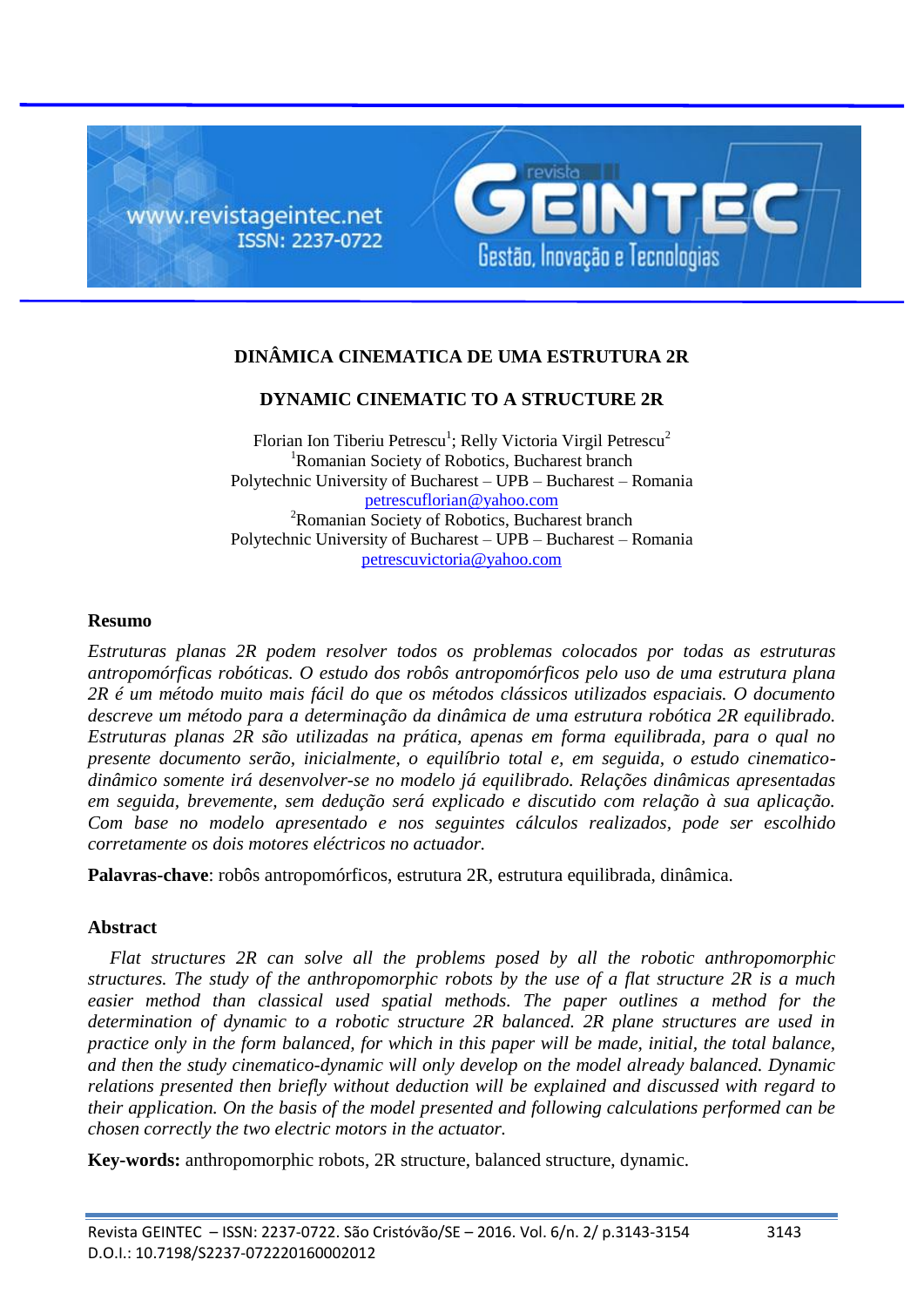### **I. INTRODUCTION**

Moving mechanical structures are used increasingly in almost all vital sectors of humanity (Tang, 2013; Tong, 2013). The robots are able to process integrated circuits sizes micro and nano, on which the man they can be seen even with electron microscopy (Lee, 2013; Lin, 2013). Dyeing parts in toxic environments, working in chemical and radioactive environments, or at depths and pressures at the bottom of huge oceans, or even cosmic space conquest and visiting exo-planets, are now possible, and were turned into from the dream in reality, because mechanical platforms sequential gearbox (Dong, 2013).

The man will be able to carry out its mission supreme, conqueror of new galaxies, because mechanical systems sequential gearbox (Perumaal, 2013).

Robots were developed and diversified, different aspects, but to-day, they start to be directed on two major categories: systems serial and parallel systems (Aldana, 2013; Padula, 2013; Tabaković, 2013).

Parallel systems are more solid, but more difficult to designed and handled, which serial systems were those which have developed the most (Cao, 2013).

Serial systems and they have different constructive diagrams, but over the last 30 years have been channelled on anthropomorphic structures (Reddy, 2012).

These structures are made up of simple components and couplers for rotation.

Their great advantage is fast movements, good dynamics, a high accuracy, a construction of simple modules STAS, economy of materials, low cost, and high reliability (Garcia E, 2007; Garcia-Murillo, 2013).

One disadvantage of less accurate has been removed because of stepper motors.

Compared with parallel systems (more solid but more cumbersome) serial systems may pose, and the disadvantage of stability something lower.

This disadvantage begins to be exceeded today in smart mode, through the construction of serial systems made up of elements doubled (in parallel).

This last invention, will lead to the strengthening of serial systems, and to their consolidation like the indisputable leader in diversity of mechatronics and robotic systems (He, 2013; Liu, 2013; Wang, 2013; Wen, 2012).

This work starts from a main idea, to study these systems on a single model, 3R, which has finally main movements lying on a single plane model, 2R.

# **II. METHODS**

### **A. The Structure of Moving (Serial) Mechanical Systems**

The most commonly used serial structures over the last 20 or 30 years are those of type 3R, 4R, 5R, 6R, having as constituents essential basic kinematic chain 3R, robot anthropomorphic (RRR), where main rotation around a vertical axis, causes the construction (Petrescu, 2012).

There are then a basic kinematic chain which has two revolutions 'bokeh' (two actuators, i.e. two motors) who work permanently in one plane, and immediately after main support which supports and rotates vertically complete assembly (Petrescu, 2011).

This basic structure (Tang, 2013), 3R, a meet me at all robots serial manufactured on the principle of rotations. Vertical Bracket is was the same, but the drive train as follows, with the two turns situated in a plane can be positioned vertically (most often; the robots anthropomorphic, fig. 1b), or horizontally (case robots scale, fig. 1a).

It can thus passes from the study spatial movement, which is more difficult, to the study motion plane, basic movement, for all the robots and fillers serial movements of rotation.

Moving flat, horizontal or vertical, shall be undertaken far more easily than the spatial integration with the convenience simple in the space of which it is part (Garcia E., 2007).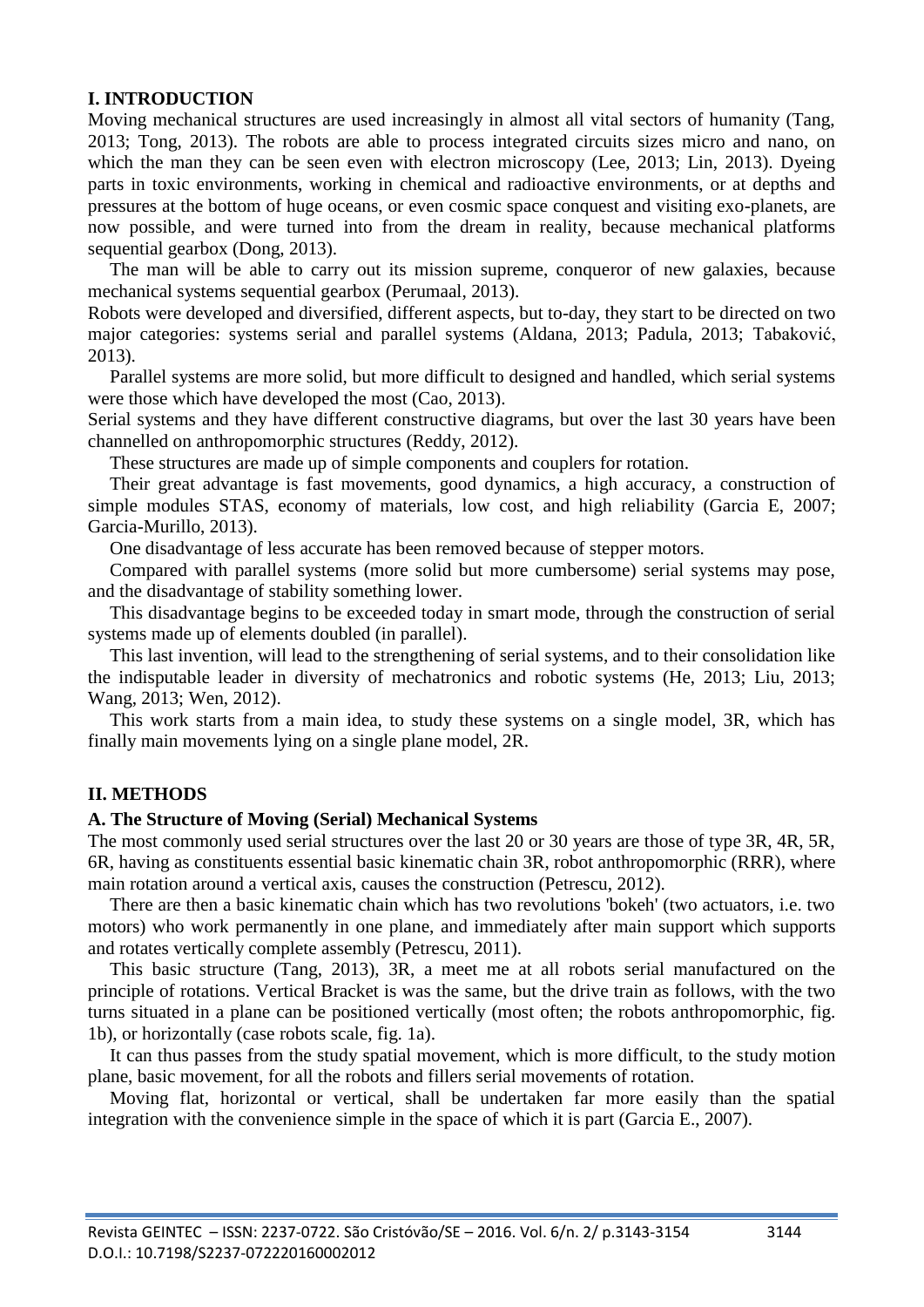

Figure 1. The basic structures 3R (a-scale structure ; b-anthropomorphic structure)

We will exemplify the basic structure existing in a few serial platforms of rotation, these being the most generalized (more widespread) at the present time. On this basic model (3R) have developed further robots 6R (He, 2013) today (fig. 2, rely only on revolutions using actuator that only electric motors, compact); they have a hardness greater penetration while maintaining the flexibility and models 3R, 4R and 5R.



Figure 2. Structure 6R (anthropomorphic structure)

In figure 3 is illustrated geometro-cinematic a structure of basic 3R. Starting from this platform (Petrescu, 2009-2013) may be studied by addition any other scheme, n-R modern.

The platform (system) in figure 3, has three degree of mobility, which can be realized by three actuators (electric motors). First electric motor drives your whole system in a rotating around a vertical spindle  $O<sub>0</sub>z<sub>0</sub>$ . Engine (actuator) number 1, is mounted on the fixed (frame, 0) and causes mobile element 1 in a rotating around a vertical axis (The mobile element 1, then all the other elements (components) of the system).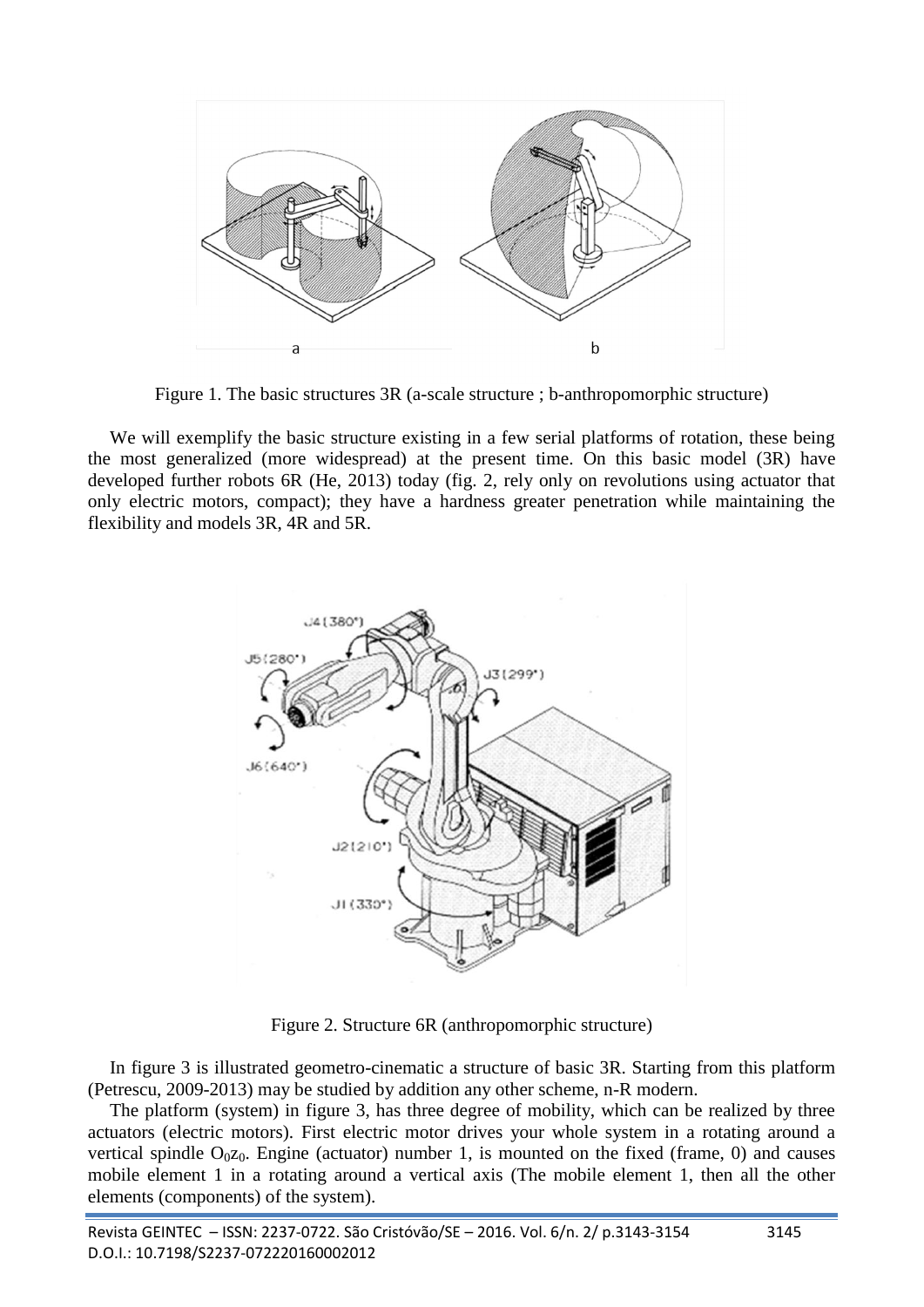Follows a kinematic chain plane (vertical), composed of two moving components and two couplers 'bokeh' engines. It's about the kinematic elements mobile 2 and 3, the assembly 2-3 being moved by the actuator of the second mounted to engage A  $(O_2)$ , fixed on item 1. Therefore the second electric motor attached to the component 1 will result in the item 2 of rotating relative to the item 1, but he will move automatically entire drive train 2-3.



Figure 3. Layout geometro-cinematic a modern structures 3R (anthropomorphic)

Last actuator (electric motor) attached to the item  $(2)$ , and in B  $(O_3)$ , will rotate item 3 (relative in relation to 2).

Rotation  $\varphi_{10}$  carried out by the first actuator, is and relative (between items 1 and 0) and absolute (between elements 1 and 0).

Rotation  $\varphi_{20}$  carried out by the second actuator, is and relative (between items 2 and 1) and absolute (between items 2 and 0), due to the arrangement.

Rotation  $\theta = 0.32$  carried out by the third actuator, is only relative (between items 3 and 2); the corresponding absolute (between items 3 and 0) as a function of  $\theta = \varphi_{32}$  and  $\varphi_{20}$ .

The drive train 2-3 (consisting of kinematic elements 2 and 3) is a kinematic chain plan, which fall within a single plane or in one or more of the other plane parallel to each other. It is a special kinematic system, which will be examined separately. It shall be considered as item 1 of which is caught the drive train 2-3 as being fixed, couplers kinematic engines  $A(O_2)$  and  $B(O_3)$  becoming first fixed coupler, and the coupler to make two mobile, which are both couplers kinematic C5, of rotation.

The drive train 2-3 having degree of mobility 2, must be actuated by two motors (Liu, 2013).

It is preferred that the two actuators to be two electric motors, a direct current, or alternately. Action can be done but with different engines. Hydraulic motors, pneumatic, sonic, etc.

Structural schematic kinematic chain plan 2-3 (fig. 4) resembles with cinematic scheme.

The conductor 2 is linked to the element considered fixed coupler 1 by the term  $O_2$  engines, and drive element 3 is connected to the element mobile 2 by engage engines  $O_3$ .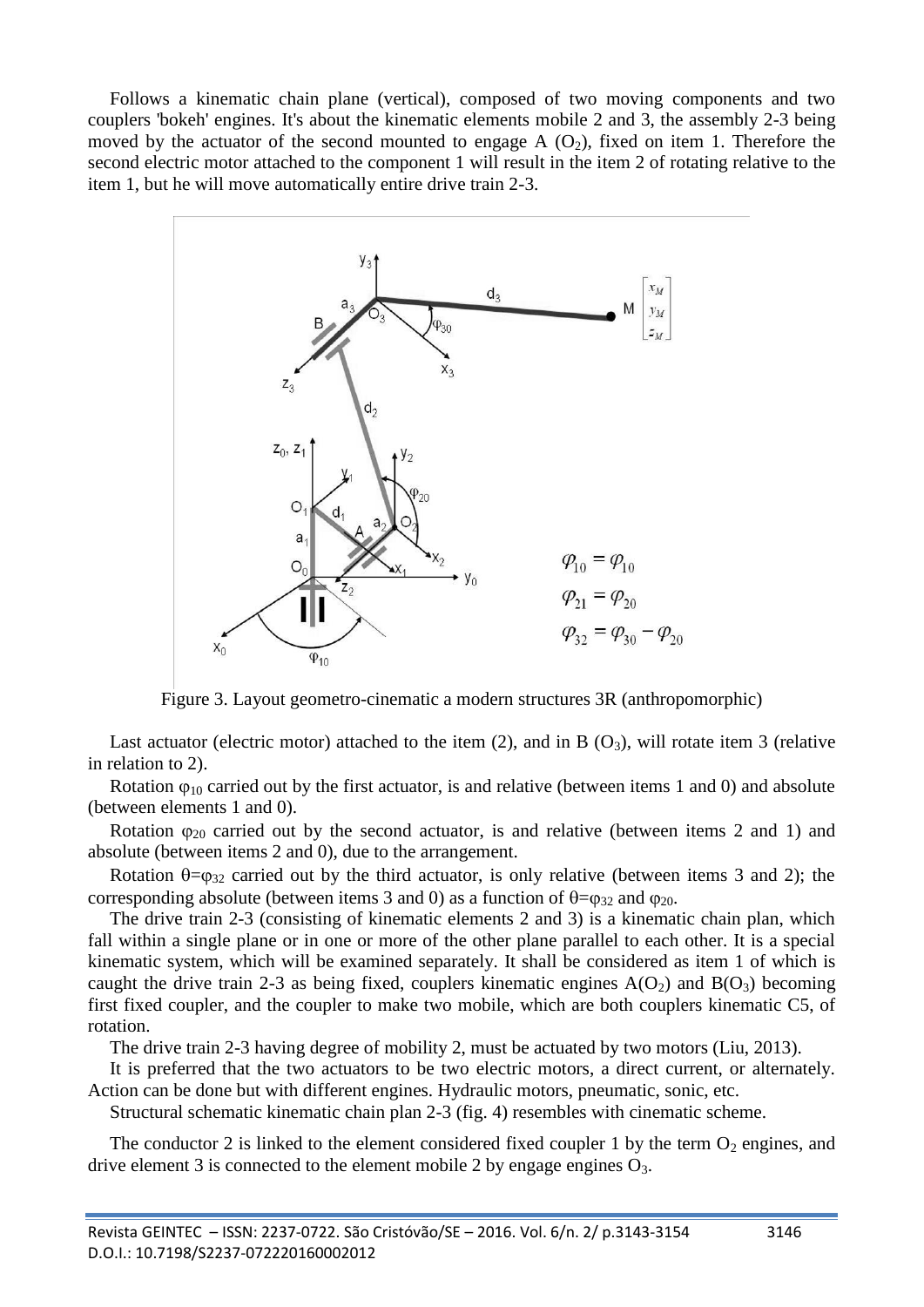

Figure 4. Structural schematic kinematic chain plan 2-3 linked to item 1 considered fixed

This results in a kinematic chain open with two degree of mobility, which can be realized by the two actuators, i.e. the two electric motors, mounted on 'bokeh' couplers engines A and B or  $O_2$  or  $O_3$ (Garcia-Murillo, 2013; Flavio de Melo, 2012).

### **B. Static and Total Balance of Kinematic Chain Plan, by the Conventional Method (with Counterweights)**

The mechanism in Fig. 4 (the cinematic chain plan), must be balanced to have a normal operation (Petrescu, 2011-2012). Obtain open kinematic chain as shown in Fig. 5.



Figure 5. Static total balance of kinematic chain plan

Write moments amount of weight forces on item 3 in relation to the point  $O_3$  (the relationship 1).

$$
\sum M_{O_3}^{(3)} = 0 \Rightarrow m_s \cdot d_3 + m_3 \cdot s_3 = m_{III} \cdot \rho_3 \tag{1}
$$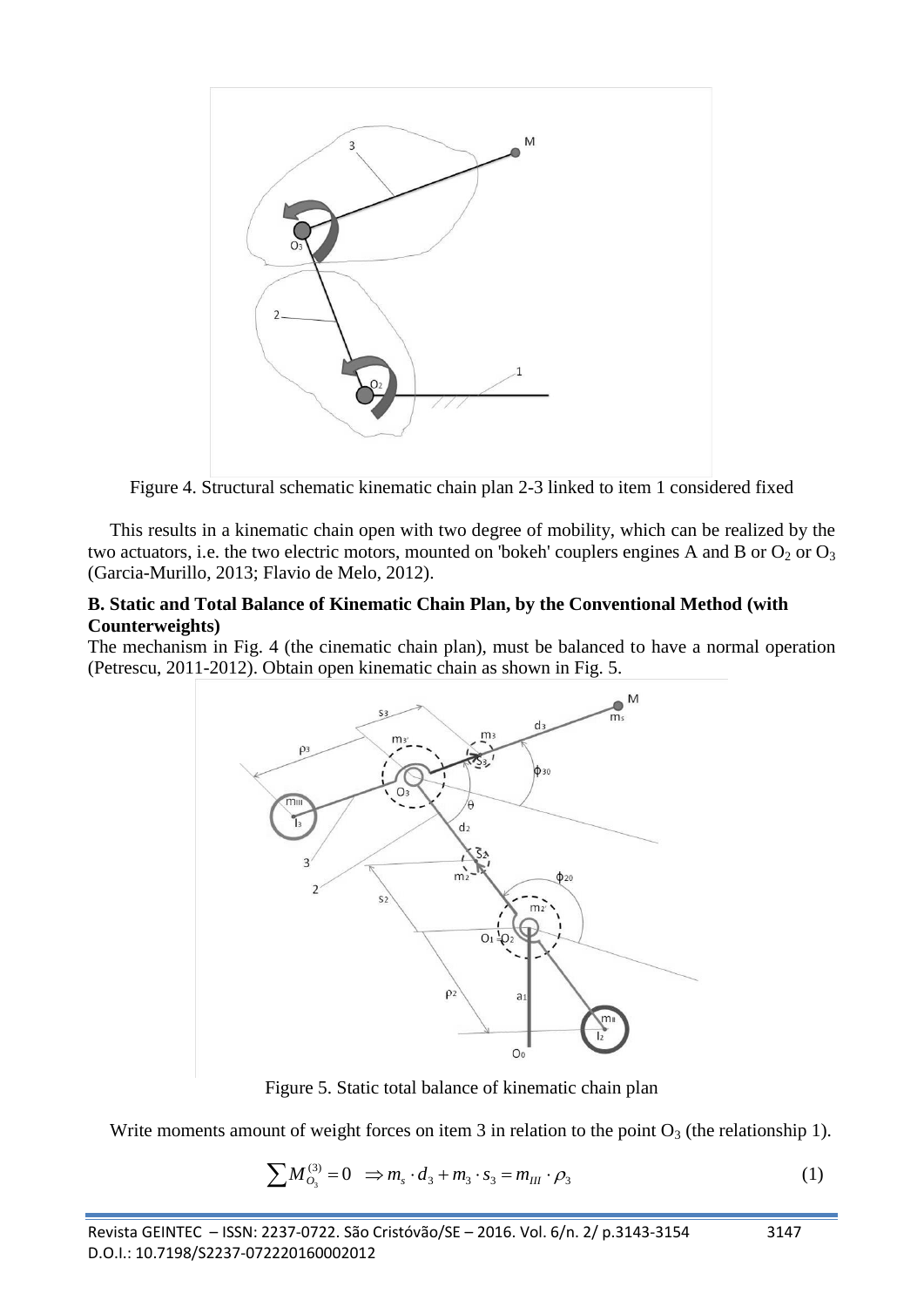As a general rule to choose the balance weight  $m_{III}$  and results by calculation distance of assembly,  $\rho_3$  (the relationship 2).

$$
\rho_3 = \frac{m_s \cdot d_3 + m_3 \cdot s_3}{m_{III}} \tag{2}
$$

After balancing, weight of element 3 concentrated in swing  $O_3$  takes the value m<sub>3</sub>' given of relationship (3).

$$
m_{3'} = m_3 + m_s + m_{III} \tag{3}
$$

It is written in the amount forces moments of the weight on the items 2 and 3 (considered as a common platform) in relation to the point  $O_2$  (relationship 4).

$$
\sum M_{O_2}^{(2+3)} = 0 \implies m_{3'} \cdot d_2 + m_2 \cdot s_2 = m_{II} \cdot \rho_2 \tag{4}
$$

To choose the balance weight  $m_{II}$  and results by calculation distance of assembly,  $\rho_2$  (the relationship 5).

$$
\rho_2 = \frac{m_{3} \cdot d_2 + m_2 \cdot s_2}{m_{II}} \tag{5}
$$

After equilibration, the mass entire cinematic chain plan (consisting of a number of elements 2 and 3) is concentrated in joint between  $O_2$  and takes the value m<sub>2</sub>' given of relationship (6).

$$
m_{2} = m_{3} + m_{2} + m_{II} \tag{6}
$$

The forces of the Kinematic chain plan balanced can be seen in Figure 6.



Figure 6. Forces of the kinematic chain plan balanced

Dynamics of the kinematic chain plan balanced can be monitored in figure 7 (relationship 7).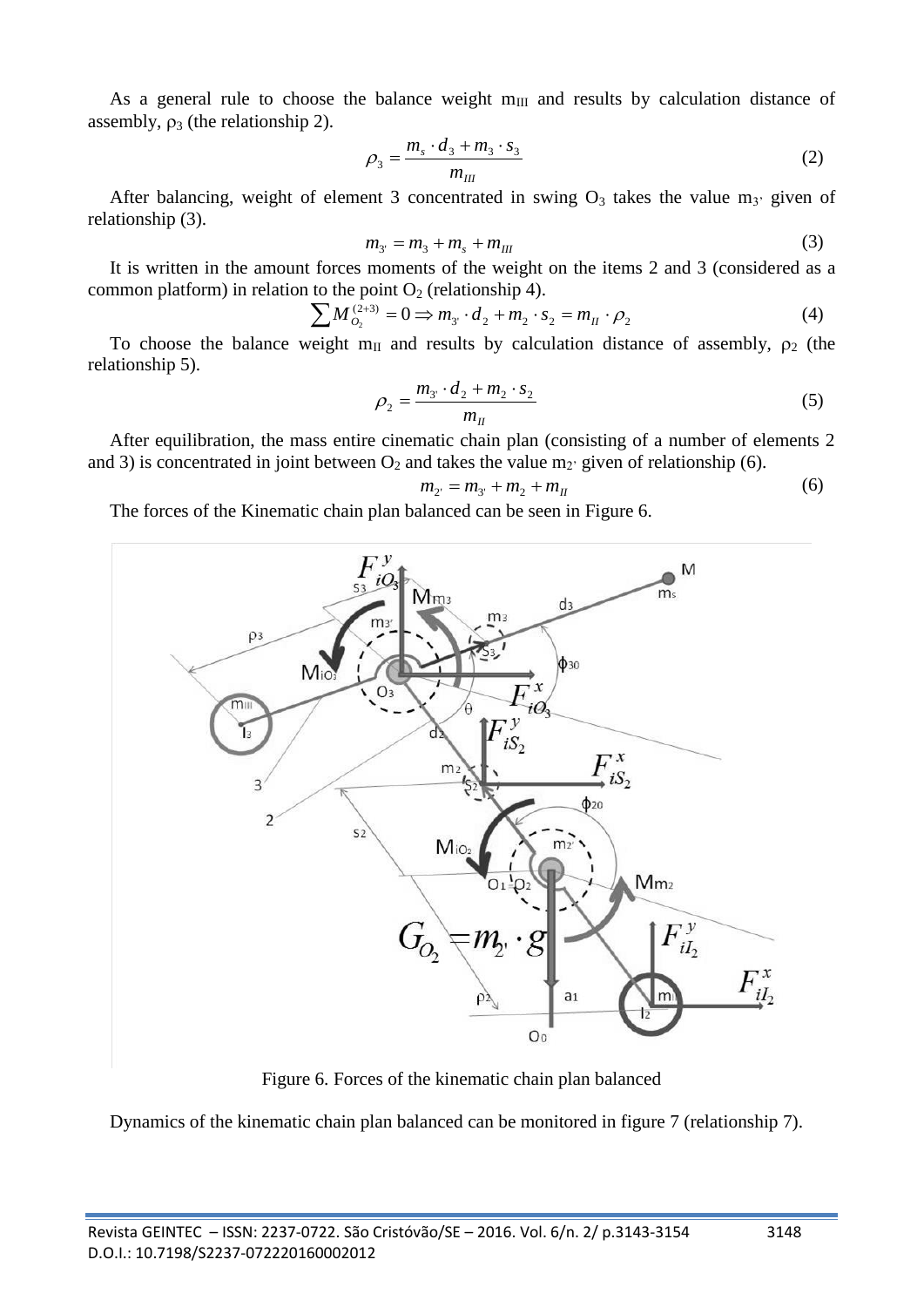

Figure 7. Dynamics of the kinematic chain plan balanced

### **C. Dynamic Cinematic**

Are known following parameters:

 $x_{M}$ ,  $y_{M}$ ,  $m_{2}$ ,  $m_{3}$ ,  $d_{2}$ ,  $d_{3}$ ,  $s_{2}$ ,  $s_{3}$ ,  $\rho_{2}$ ,  $\rho_{3}$ ,  $\omega_{2}$ ,  $\dot{\theta}$ ,  $M$ <sub>*m<sub>2</sub></sub>*,  $M$ <sub>*m<sub>3</sub></sub>*.</sub></sub>

Shall initially be calculated  $\omega_3$ ,  $\varepsilon_2$ ,  $\varepsilon_3$  and positions (relations 7 and 8), (Petrescu, 2011-2012).

$$
\begin{cases}\n\omega_3 = \dot{\theta} + \omega_2 \\
\varepsilon_2 = \frac{M_{m_2}}{m_3 \cdot d_2^2 + m_2 \cdot s_2^2 + m_{II} \cdot \rho_2^2} = \frac{M_{m_2}}{J_{o_2}^*} \\
\varepsilon_3 = \frac{M_{m_3}}{m_s \cdot d_3^2 + m_3 \cdot s_3^2 + m_{III} \cdot \rho_3^2} = \frac{M_{m_3}}{J_{o_3}}\n\end{cases} (7)
$$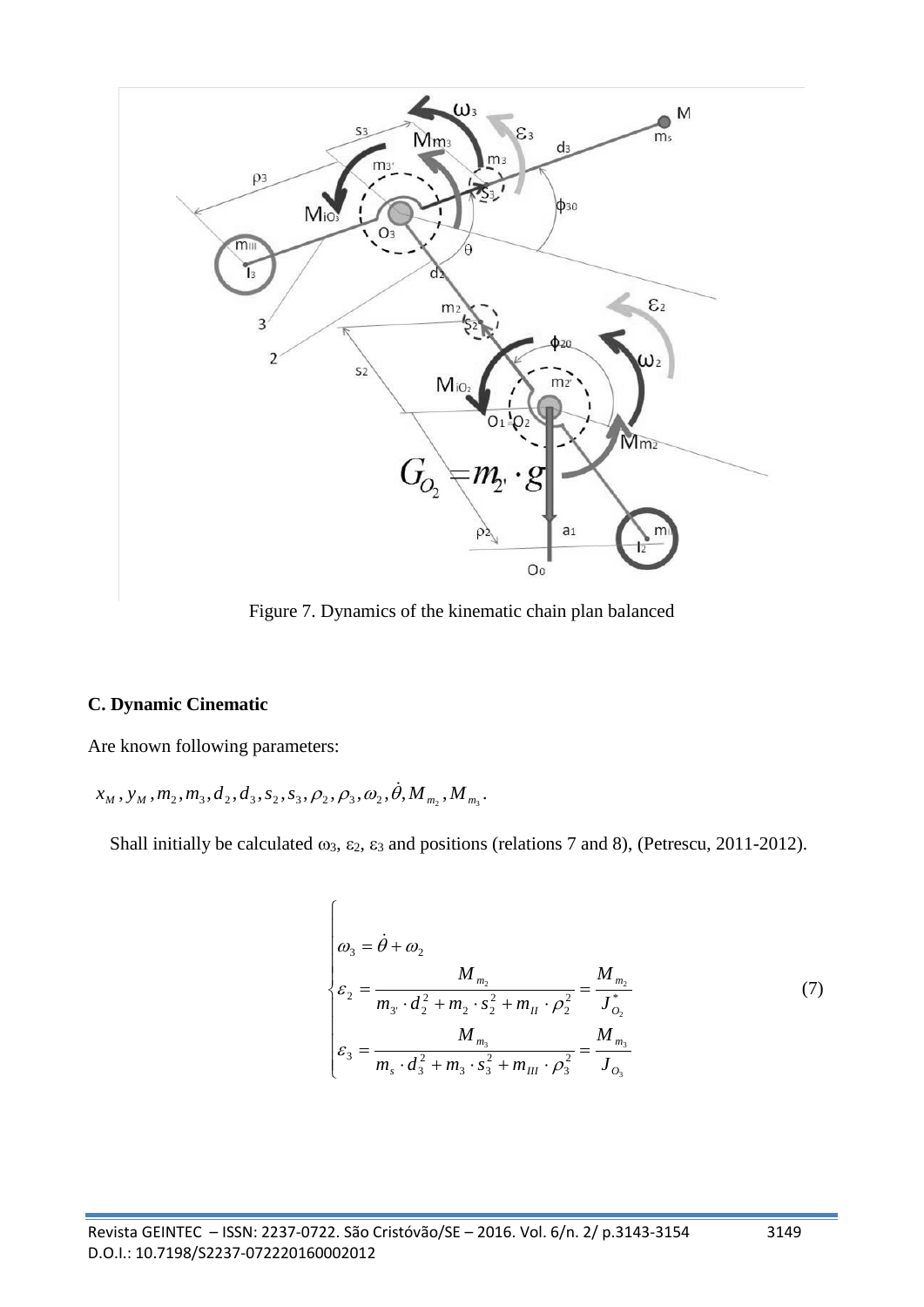$$
\begin{cases}\nd = \sqrt{x_M^2 + y_M^2} \\
d^2 = x_M^2 + y_M^2 \\
\cos \varphi = \frac{x_M}{d} \\
\sin \varphi = \frac{y_M}{d} \\
\cos O_2 = \frac{d_2^2 + d^2 - d_3^2}{2 \cdot d_2 \cdot d} \\
\sin O_2 = \frac{\sqrt{4 \cdot d_2^2 \cdot d^2 - (d_2^2 + d^2 - d_3^2)^2}}{2 \cdot d_2 \cdot d} \\
\cos \varphi_2 = \cos \varphi \cdot \cos O_2 \mp \sin \varphi \cdot \sin O_2 \\
\sin \varphi_2 = \sin \varphi \cdot \cos O_2 \pm \sin O_2 \cdot \cos \varphi \\
x = d_2 \cdot \cos \varphi_2 \\
y = d_2 \cdot \sin \varphi_2 \\
\varphi_2 = semn(\sin \varphi_2) \cdot \arccos(\cos \varphi_2) \\
\cos M = \frac{d_3^2 + d^2 - d_2^2}{2 \cdot d_3 \cdot d} \\
\sin M = \frac{\sqrt{4 \cdot d_3^2 \cdot d^2 - (d_3^2 + d^2 - d_2^2)^2}}{2 \cdot d_3 \cdot d} \\
\cos \varphi_3 = \cos \varphi \cdot \cos M \pm \sin \varphi \cdot \sin M \\
\sin \varphi_3 = \sin \varphi \cdot \cos M \mp \sin M \cdot \cos \varphi\n\varphi_3 = semn(\sin \varphi_3) \cdot \arccos(\cos \varphi_3)\n\end{cases} (8)
$$

Then can be determined by calculating linear speeds and linear accelerations (system 9).

$$
\begin{cases}\n\dot{x} = -y \cdot \omega_2 \\
\dot{y} = x \cdot \omega_2 \\
\ddot{x} = -x \cdot \omega_2^2 - y \cdot \varepsilon_2 \\
\ddot{y} = -y \cdot \omega_2^2 + x \cdot \varepsilon_2 \\
\dot{x}_M = \dot{x} - (y_M - y) \cdot \omega_3 \\
\dot{x}_M = \dot{y} + (x_M - x) \cdot \omega_3 \\
\ddot{x}_M = \ddot{x} - (\dot{y}_M - \dot{y}) \cdot \omega_3 - (y_M - y) \cdot \varepsilon_3 \\
\ddot{y}_M = \ddot{y} + (\dot{x}_M - \dot{x}) \cdot \omega_3 + (x_M - x) \cdot \varepsilon_3\n\end{cases}
$$
\n(9)

The following shall be recalculated rotation speeds and angular accelerations (see the system 10).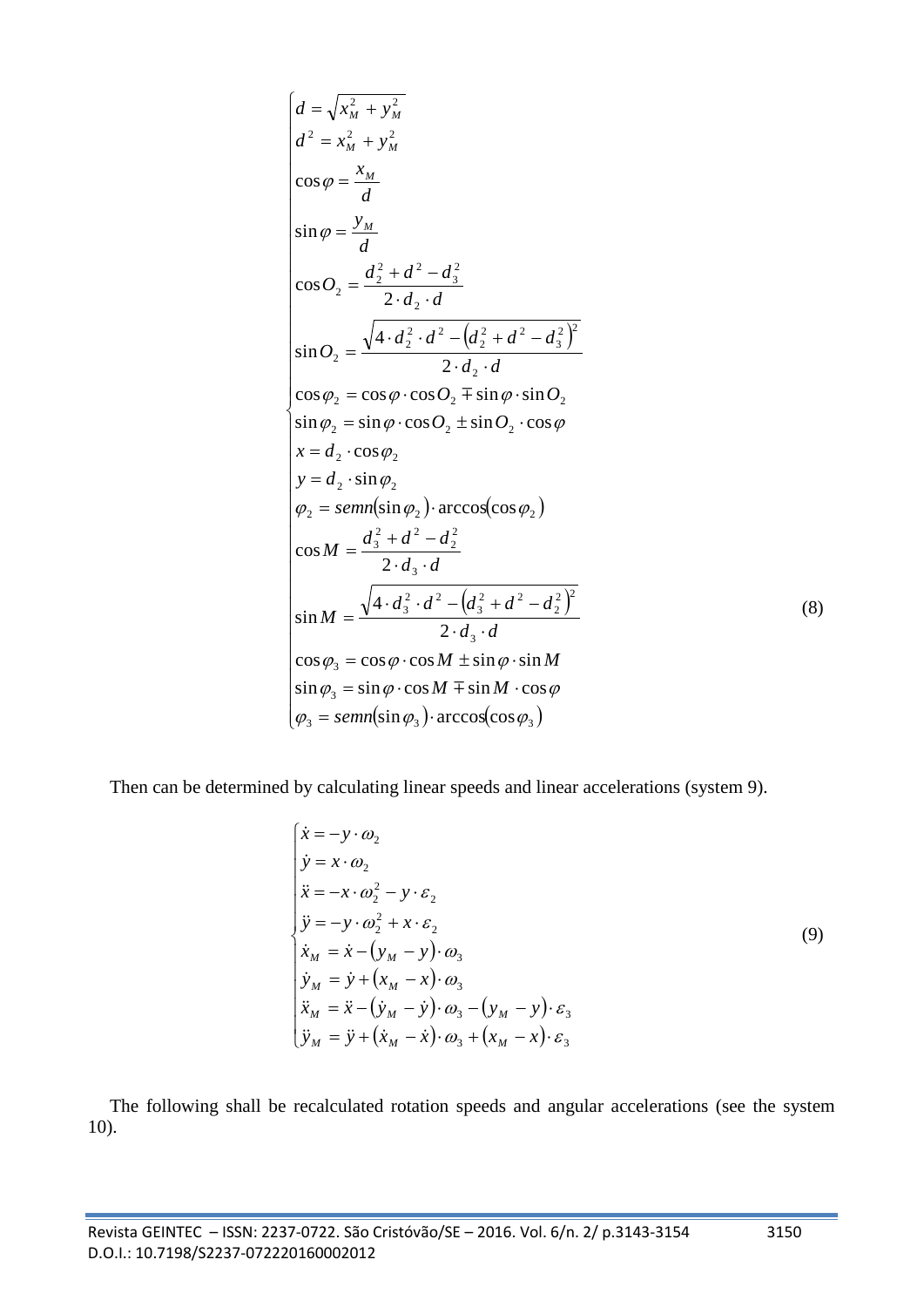$$
\begin{cases}\n\omega_2 = \frac{\dot{y} \cdot \cos \varphi_2 - \dot{x} \cdot \sin \varphi_2}{d_2} \\
\omega_3 = \frac{(\dot{y}_M - \dot{y}) \cdot \cos \varphi_3 - (\dot{x}_M - \dot{x}) \cdot \sin \varphi_3}{d_3} \\
\varepsilon_2 = \frac{\ddot{y} \cdot \cos \varphi_2 - \ddot{x} \cdot \sin \varphi_2}{d_2} \\
\varepsilon_3 = \frac{(\ddot{y}_M - \ddot{y}) \cdot \cos \varphi_3 - (\ddot{x}_M - \ddot{x}) \cdot \sin \varphi_3}{d_3}\n\end{cases}
$$
\n(10)

Compare rotation speeds obtained with those of entry. If there are any differences, are obtained corresponding engine moments new rotational speeds from diagrams characteristic of electric motors. With the new moments obtained shall be redo calculations (using relationships 7-10).

For  $O_3$  were used notations without a letter that indicate, and for the point M have been made notations with the index M.

#### **III. DISCUSSION**

Moments electric motors (actuators) have values that varies in the range restricted, once with angular speed value of the engine in question, as shown in the characteristic diagram presented by the producer concerned (see the Fig. 8).

As shown in Fig. 8, the variation in torque with angular speed is small, so that the engine torque can be considered constant throughout the portion of operation.

An important remark which should not be overlooked is that both electric motors, a direct current and alternating current asynchronous, have a feature of stable operation.

If the load increases the engine angular speed and hence that of the mechanism (open kinematic chain) is reduced by adapting to increased load, and when the load is reduced and it is possible to operate at a higher speed naturally actuator angular speed increases, in accordance with its functional feature internal.



Figure 8. Electric motors feature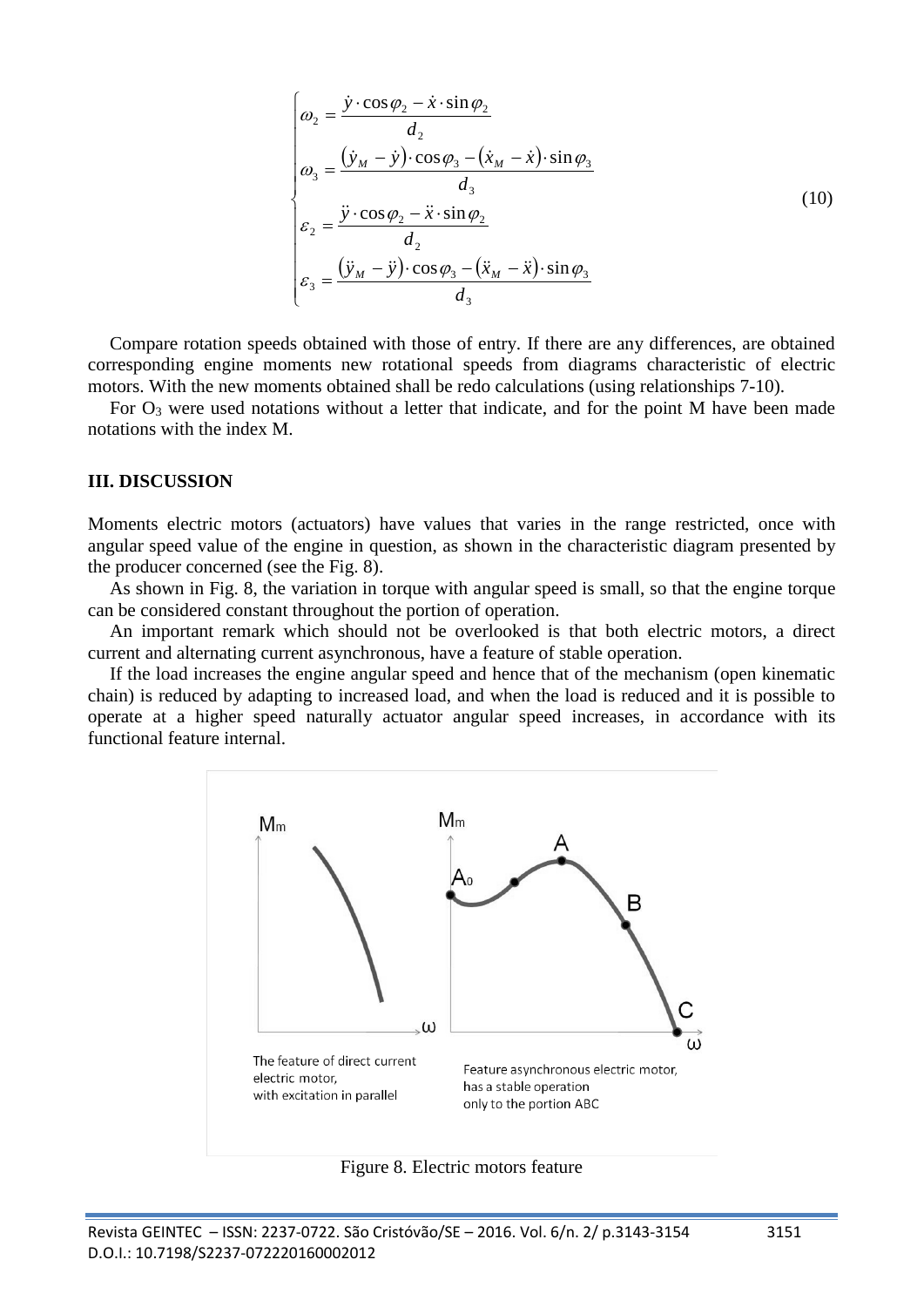# **IV. CONCLUSIONS**

Flat structures 2R can solve all the problems posed by all the robotic anthropomorphic structures. The study of the anthropomorphic robots by the use of a flat structure 2R is a much easier method than classical used spatial methods.

The method proposed in this work has the advantage of greatly simplify day-to-systems design calculations to mechatronics and robotic. Win time, saves work, it's possible to work out a direct dynamic synthesis easier serial systems, without it being necessary experimental testing. For teaching method is a total simplification of the dynamic design, and thus increasing the understanding of this phenomenon.

Dynamic shown in work has a special character because we are an open kinematic chain which has two degree of mobility.

### **REFERENCES**

Nelson Diaz Aldana, César Leonardo Trujillo, José Guillermo Guarnizo, Active and reactive power flow regulation for a grid connected vsc based on fuzzy controllers, Revista Facultad de Ingeniería, No. 66 (2013), pp. 118-130, ISSN: 0120-6230. Available from:

http://aprendeenlinea.udea.edu.co/revistas/index.php/ingenieria/article/view/15229/13232.

Cao, W., Ding, H., Bin Zi and Ziming Chen (2013). New Structural Representation and Digital-Analysis Platform for Symmetrical Parallel Mechanisms, International Journal of Advanced Robotic Systems, Sumeet S Aphale (Ed.), ISBN: 1729-8806, InTech, DOI: 10.5772/56380. Available from:

http://www.intechopen.com/journals/international\_journal\_of\_advanced\_robotic\_systems/new-structuralrepresentation-and-digital-analysis-platform-for-symmetrical-parallel-mechanisms.

Dong, H., Giakoumidis, N., Figueroa, N., and Mavridis, N., (2013). Approaching Behaviour Monitor and Vibration Indication in Developing a General Moving Object Alarm System (GMOAS), International Journal of Advanced Robotic Systems, Hanafiah Yussof (Ed.), ISBN: 1729-8806, InTech, DOI: 10.5772/56586. Available from:

http://www.intechopen.com/journals/international\_journal\_of\_advanced\_robotic\_systems/appro aching-behaviour-monitor-and-vibration-indication-in-developing-a-general-moving-objectalarm-s.

Flavio de Melo, L., Reis Alves, S.F., Rosário, J.M., Mobile Robot Navigation Modelling, Control and Applications, in International Review on Modelling and Simulations, April 2012, Vol. 5, N. 2B, pp. 1059-1068. Available from:

http://www.praiseworthyprize.com/IREMOS-latest/IREMOS\_vol\_5\_n\_2.html.

Garcia, E.; Jimenez, M.A.; De Santos, P.G.; Armada, M., "The evolution of robotics research," Robotics & Automation Magazine, IEEE , vol.14, no.1, pp.90,103, March 2007. Available from:

http://ieeexplore.ieee.org/stamp/stamp.jsp?tp=&arnumber=4141037&isnumber=4141014.

- Garcia-Murillo, M., Gallardo-Alvarado, J., and Castillo-Castaneda, E., (2013). Finding the Generalized Forces of a Series-Parallel Manipulator, IJARS, Jaime Gallardo-Alvarado, Ramon Rodrıguez-Castro (Ed.), ISBN: 1729-8806, InTech, DOI: 10.5772/53824. Available from: http://www.intechopen.com/journals/international\_journal\_of\_advanced\_robotic\_systems/findi ng-the-generalized-forces-of-a-series-parallel-manipulator.
- He, B., Wang, Z., Li, Q., Xie, H., and Shen, R., (2013). An Analytic Method for the Kinematics and Dynamics of a Multiple-Backbone Continuum Robot, IJARS, Patricia Melin (Ed.), ISBN: 1729-8806, InTech, DOI: 10.5772/54051. Available from: http://www.intechopen.com/journals/international\_journal\_of\_advanced\_robotic\_systems/an-

analytic-method-for-the-kinematics-and-dynamics-of-a-multiple-backbone-continuum-robot. Lee, B.J., (2013). Geometrical Derivation of Differential Kinematics to Calibrate Model Parameters

of Flexible Manipulator, International Journal of Advanced Robotic Systems, Jaime Gallardo-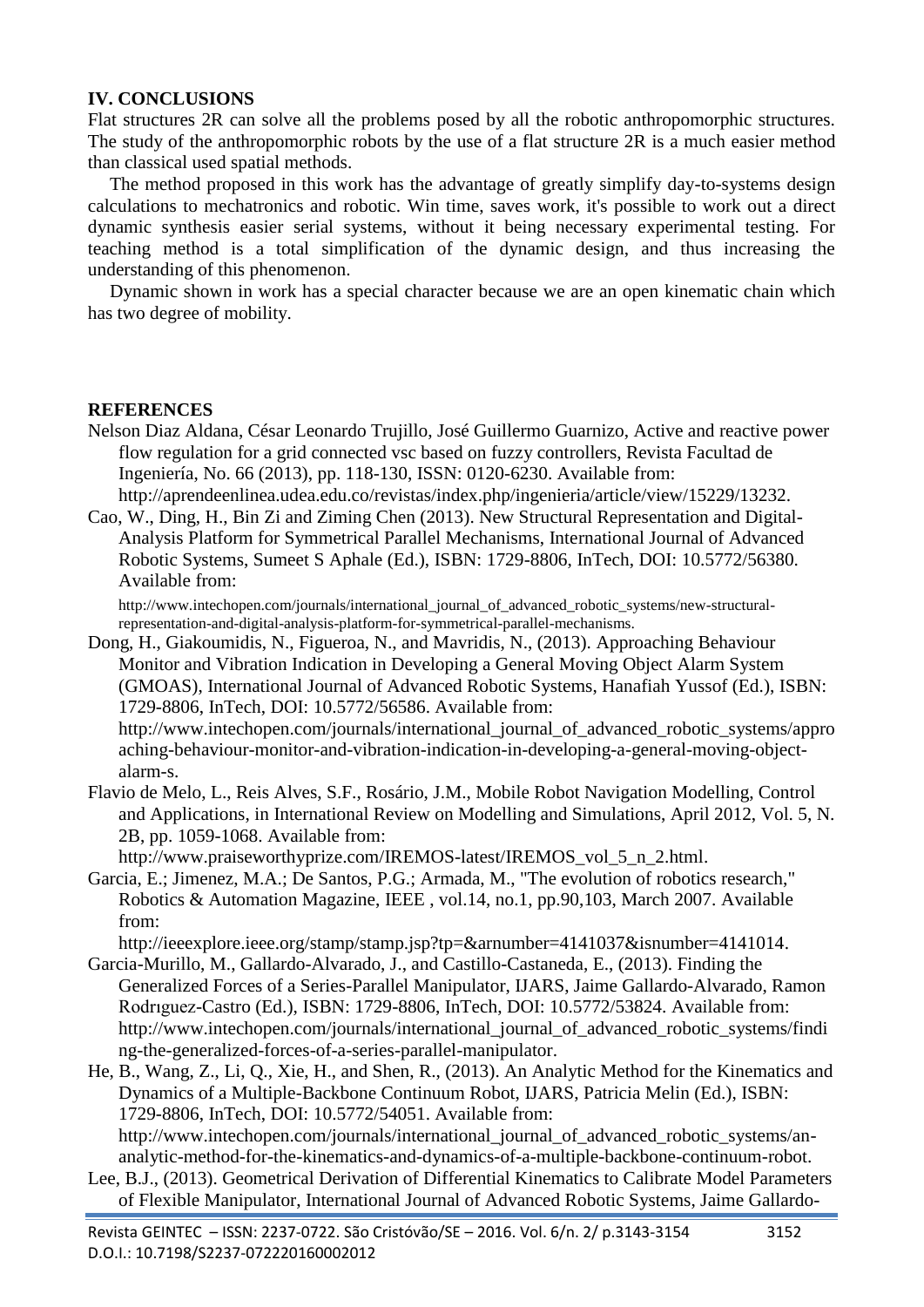Alvarado, Ramon Rodrıguez-Castro (Ed.), ISBN: 1729-8806, InTech, DOI: 10.5772/55592. Available from:

http://www.intechopen.com/journals/international\_journal\_of\_advanced\_robotic\_systems/geom etrical-derivation-of-differential-kinematics-to-calibrate-model-parameters-of-flexiblemanipula.

Lin, W., Bing Li, Xiaojun Yang and Dan Zhang (2013). Modelling and Control of Inverse Dynamics for a 5-DOF Parallel Kinematic Polishing Machine, International Journal of Advanced Robotic Systems, Sumeet S Aphale (Ed.), ISBN: 1729-8806, InTech, DOI: 10.5772/54966. Available from:

http://www.intechopen.com/journals/international\_journal\_of\_advanced\_robotic\_systems/mode lling-and-control-of-inverse-dynamics-for-a-5-dof-parallel-kinematic-polishing-machine

- Liu, H., Zhou, W., Lai, X., and Zhu, S., (2013). An Efficient Inverse Kinematic Algorithm for a PUMA560-Structured Robot Manipulator, IJARS, Jaime Gallardo-Alvarado, Ramon Rodrıguez-Castro (Ed.), ISBN: 1729-8806, InTech, DOI: 10.5772/56403. Available from: http://www.intechopen.com/journals/international\_journal\_of\_advanced\_robotic\_systems/anefficient-inverse-kinematic-algorithm-for-a-puma560-structured-robot-manipulator.
- Padula, F., and Perdereau, V., (2013). An On-Line Path Planner for Industrial Manipulators, International Journal of Advanced Robotic Systems, Antonio Visioli (Ed.), ISBN: 1729-8806, InTech, DOI: 10.5772/55063. Available from: http://www.intechopen.com/journals/international\_journal\_of\_advanced\_robotic\_systems/an-

on-line-path-planner-for-industrial-manipulators.

Perumaal, S., and Jawahar, N., (2013). Automated Trajectory Planner of Industrial Robot for Pickand-Place Task, IJARS, Antonio Visioli (Ed.), ISBN: 1729-8806, InTech, DOI: 10.5772/53940. Available from:

http://www.intechopen.com/journals/international\_journal\_of\_advanced\_robotic\_systems/auto mated-trajectory-planner-of-industrial-robot-for-pick-and-place-task.

- Petrescu, F.I., Petrescu, R.V., Cinematics of the 3R Dyad, in journal Engevista, vol. 15, No. 2, (2013), August 2013, ISSN 1415-7314, pp. 118-124. Available from: http://www.uff.br/engevista/seer/index.php/engevista/article/view/376.
- Petrescu, F.I., Petrescu, R.V., Kinematics of the Planar Quadrilateral Mechanism, in journal Engevista, vol. 14, No. 3, (2012), December 2012, ISSN 1415-7314, pp. 345-348. Available from:

http://www.uff.br/engevista/seer/index.php/engevista/article/view/377.

- Petrescu, F.I., Petrescu, R.V., Mecatronica Sisteme Seriale si Paralele, Create Space publisher, USA, March 2012, ISBN 978-1-4750-6613-5, 128 pages, Romanian edition.
- Petrescu, F.I, Petrescu, R.V, Mechanical Systems, Serial and Parallel Course (in romanian), LULU Publisher, London, UK, February 2011, 124 pages, ISBN 978-1-4466-0039-9, Romanian edition.
- Petrescu, F.I., Grecu, B., Comanescu, A., Petrescu, R.V., Some Mechanical Design Elements. In the 3rd International Conference on Computational Mechanics and Virtual Engineering, COMEC 2009, Braşov, October 2009, ISBN 978-973-598-572-1, Edit. UTB, pp. 520-525.
- Reddy, P., Shihabudheen K.V., Jacob, J., Precise Non Linear Modeling of Flexible Link Flexible Joint Manipulator, in International Review on Modelling and Simulations, June 2012, Vol. 5, N. 3B, pp. 1368-1374. Available from:

http://www.praiseworthyprize.com/IREMOS-latest/IREMOS\_vol\_5\_n\_3.html.

Tabaković, S., Milan Zeljković, Ratko Gatalo and Aleksandar Živković (2013). Program Suite for Conceptual Designing of Parallel Mechanism-Based Robots and Machine Tools, International Journal of Advanced Robotic Systems, Sumeet S Aphale (Ed.), ISBN: 1729-8806, InTech, DOI: 10.5772/56633. Available from:

http://www.intechopen.com/journals/international\_journal\_of\_advanced\_robotic\_systems/progr am-suite-for-conceptual-designing-of-parallel-mechanism-based-robots-and-machine-tools